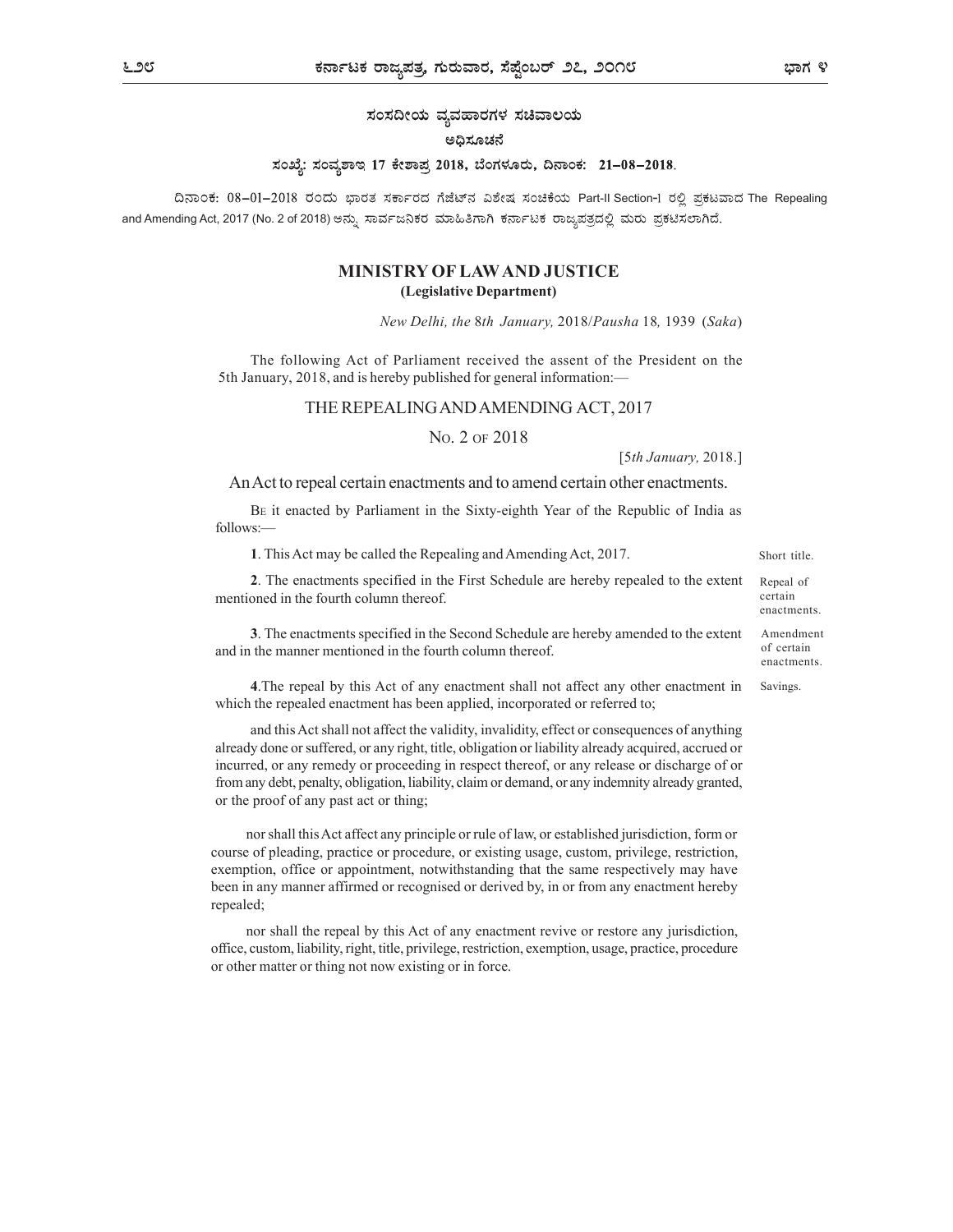# THE FIRST SCHEDULE (See section 2)

## REPEALS

|                                                         |                 | ಕರ್ನಾಟಕ ರಾಜ್ಯಪತ್ರ, ಗುರುವಾರ, ಸೆಪ್ಷೆಂಬರ್ ೨೭, ೨೦೧೮                                                                                       | ೬೨೯                            |
|---------------------------------------------------------|-----------------|---------------------------------------------------------------------------------------------------------------------------------------|--------------------------------|
| THE FIRST SCHEDULE<br>(See section 2)<br><b>REPEALS</b> |                 |                                                                                                                                       |                                |
| Year                                                    | No.             | Short title                                                                                                                           | Extent of repeal               |
| -1                                                      | 2               | $\mathfrak{Z}$                                                                                                                        | $\overline{4}$                 |
| 1850                                                    | <b>XXXVII</b>   | The Public Servants (Inquiries) Act, 1850                                                                                             | The whole.                     |
| 1852                                                    | <b>VIII</b>     | The Sheriffs' Fees Act, 1852                                                                                                          | The whole.                     |
| 1866                                                    | XXI             | The Converts' Marriage Dissolution Act, 1866                                                                                          | The whole.                     |
| 1867                                                    | $\bf{I}$        | The Ganges Tolls Act, 1867                                                                                                            | The whole.                     |
| 1892                                                    | П               | The Marriages' Validation Act, 1892                                                                                                   | The whole.                     |
| 1897                                                    | $\perp$         | The Public Servants (Inquiries) Amendment Act, 1897                                                                                   | The whole.                     |
| 1897                                                    | V               | The Repealing and Amending Act, 1897                                                                                                  | The whole.                     |
| 1897                                                    | XIV             | The Indian Short Titles Act, 1897                                                                                                     | The whole.                     |
| 1899                                                    | <b>XXIII</b>    | The Church of Scotland Kirk Sessions Act, 1899                                                                                        | The whole.                     |
| 1901                                                    | XI              | The Amending Act, 1901                                                                                                                | The whole.                     |
| 1903                                                    | $\mathbf I$     | The Amending Act, 1903                                                                                                                | The whole.                     |
| 1928                                                    | XII             | The Hindu Inheritance (Removal of Disabilities) Act, 1928                                                                             | The whole.                     |
| 1929                                                    | XXI             | The Transfer of Property (Amendment) Supplementary Act, 1929                                                                          | So much as is not<br>repealed. |
| 1934                                                    | <b>XXVII</b>    | The Assam Criminal Law Amendment (Supplementary) Act, 1934                                                                            | The whole.                     |
| 1935                                                    | XIII            | The Jubbulpore and Chhattisgarh Divisions (Divorce Proceedings Validation) Act, 1935                                                  | The whole.                     |
| 1936                                                    | $\mathbf V$     | The Decrees and Orders Validating Act, 1936                                                                                           | The whole.                     |
| 1936                                                    | XVI             | The Bangalore Marriages Validating Act, 1936                                                                                          | The whole.                     |
| 1938                                                    | XI              | The Hindu Women's Right to Property (Amendment) Act, 1938                                                                             | The whole.                     |
| 1939                                                    | <b>XXIX</b>     | The Indian Tariff (Fourth Amendment) Act, 1939                                                                                        | The whole.                     |
| 1946                                                    | <b>XXII</b>     | The Mica Mines Labour Welfare Fund Act, 1946                                                                                          | The whole.                     |
| 1948                                                    | <b>XL</b>       | The Indian Matrimonial Causes (War Marriages) Act, 1948                                                                               | The whole.                     |
| 1948                                                    | LI              | The Imperial Library (Change of Name) Act, 1948                                                                                       | The whole.                     |
| 1950                                                    | <b>XXXIII</b>   | The Opium and Revenue Laws (Extension of Application) Act, 1950                                                                       | The whole.                     |
| 1951                                                    | $\mathbf I$     | The Code of Criminal Procedure (Amendment) Act, 1951                                                                                  | So much as is not<br>repealed. |
| 1951                                                    | И               | The Code of Civil Procedure (Amendment) Act, 1951                                                                                     | So much as is not<br>repealed. |
| 1953                                                    | 11              | The Administration of Evacuee Property (Amendment) Act, 1953                                                                          | The whole.                     |
| 1954                                                    | $\overline{3}$  | The Ancient and Historical Monuments and Archaeological Sites and Remains<br>(Declaration of National Importance) Amendment Act, 1953 | The whole.                     |
| 1954                                                    | 42              | The Administration of Evacuee Property (Amendment) Act, 1954                                                                          | The whole.                     |
| 1955                                                    | 26              | The Code of Criminal Procedure (Amendment) Act, 1955                                                                                  | So much as is not<br>repealed. |
| 1956                                                    | $7\phantom{.0}$ | The Sales-Tax Laws Validation Act, 1956                                                                                               | The whole.                     |
| 1956                                                    | 27              | The Representation of the People (Second Amendment) Act, 1956                                                                         | The whole.                     |
| 1956                                                    | 66              | The Code of Civil Procedure (Amendment) Act, 1956                                                                                     | So much as is not<br>repealed. |
| 1956                                                    | 70              | The Ancient and Historical Monuments and Archaeological Sites and Remains<br>(Declaration of National Importance) Amendment Act, 1956 | The whole.                     |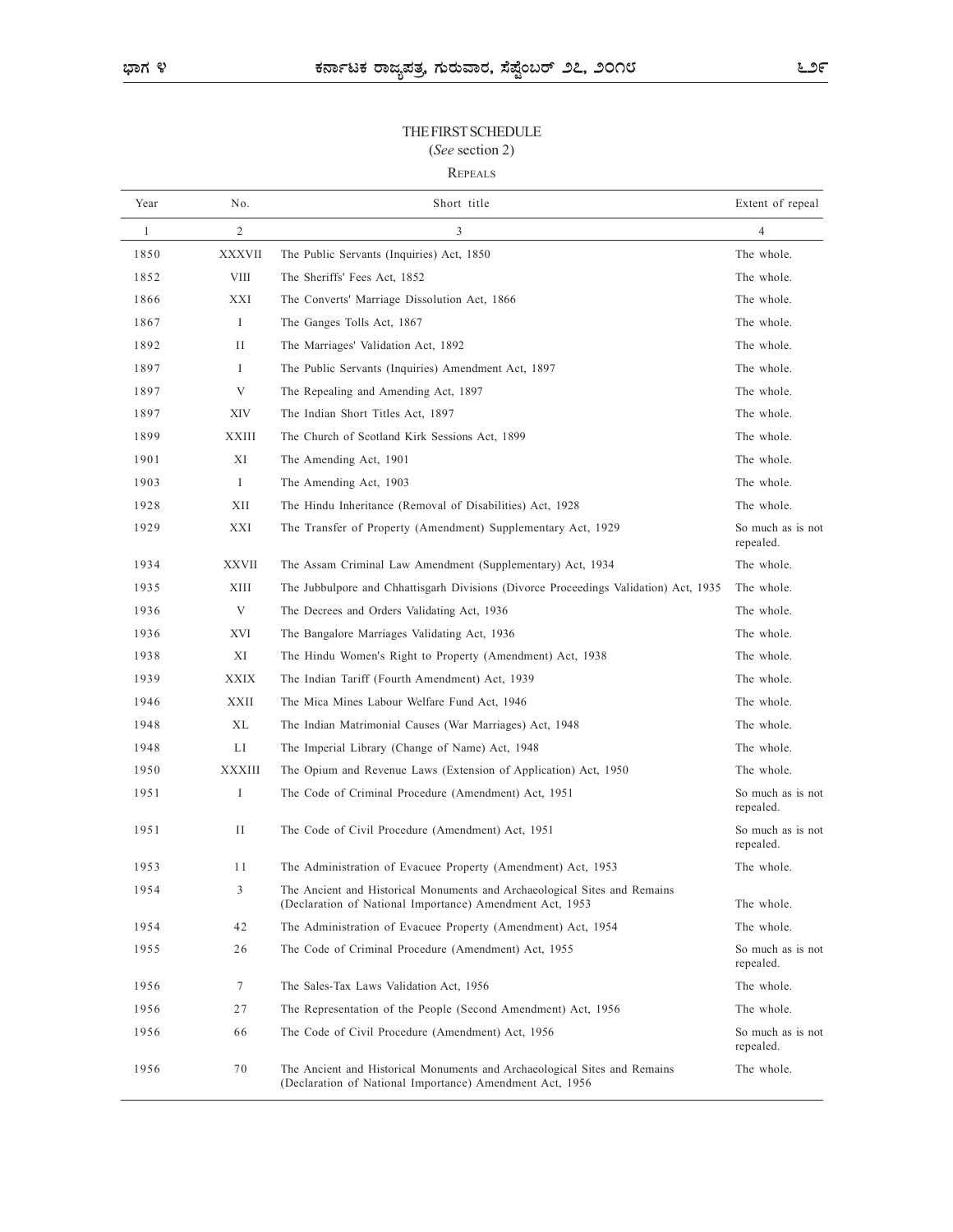| ೬೩೦  |                | ಕರ್ನಾಟಕ ರಾಜ್ಯಪತ್ರ, ಗುರುವಾರ, ಸೆಪ್ಟೆಂಬರ್ ೨೭, ೨೦೧೮                                                                                         |                                 |  |
|------|----------------|-----------------------------------------------------------------------------------------------------------------------------------------|---------------------------------|--|
| -1   | $\overline{2}$ | 3                                                                                                                                       | $\overline{4}$                  |  |
| 1956 | 91             | The Administration of Evacuee Property (Amendment) Act, 1956                                                                            | The whole.                      |  |
| 1956 | 93             | The Young Persons (Harmful Publications) Act, 1956                                                                                      | The whole.                      |  |
| 1956 | 100            | The Motor Vehicles (Amendment) Act, 1956                                                                                                | The whole.                      |  |
| 1959 | 37             | The Central Excises and Salt (Amendment) Act, 1959                                                                                      | So much as is not               |  |
| 1959 | 41             | The Criminal Law (Amendment) Act, 1959                                                                                                  | repealed.<br>So much as is not  |  |
|      |                |                                                                                                                                         | repealed.                       |  |
| 1959 | 48<br>59       | The Miscellaneous Personal Laws (Extension) Act, 1959<br>The Mineral Oils (Additional Duties of Excise and Customs) Amendment Act, 1959 | The whole.<br>So much as is not |  |
| 1959 |                |                                                                                                                                         | repealed.                       |  |
| 1959 | 61             | The Married Women's Property (Extension) Act, 1959                                                                                      | The whole.                      |  |
| 1960 | $\overline{2}$ | The Displaced Persons (Compensation and Rehabilitation) Amendment Act, 1960                                                             | So much as is not<br>repealed.  |  |
| 1960 | 5              | The Motor Vehicles (Amendment) Act, 1960                                                                                                | So much as is not<br>repealed.  |  |
| 1960 | 19             | The Hindu Marriages (Validation of Proceedings) Act, 1960                                                                               | The whole.                      |  |
| 1960 | 38             | The Central Excises (Conversion to Metric Units) Act, 1960                                                                              | So much as is not<br>repealed.  |  |
| 1960 | 40             | The Customs Duties and Cesses (Conversion to Metric Units) Act, 1960                                                                    | So much as is not<br>repealed.  |  |
| 1960 | 57             | The British Statutes (Application to India) Repeal Act, 1960                                                                            | The whole.                      |  |
| 1966 | 47             | The Representation of the People (Amendment) Act, 1966                                                                                  | So much as is not<br>repealed.  |  |
| 1969 | 46             | The Punjab Legislative Council (Abolition) Act, 1969                                                                                    | The whole.                      |  |
| 1971 | 20             | The Bengal Finance (Sales Tax) (Delhi Validation of Appointments and<br>Proceedings) Act, 1971                                          | The whole.                      |  |
| 1971 | 54             | The Coal Bearing Areas (Acquisition and Development) Amendment and<br>Validation Act, 1971                                              | The whole.                      |  |
| 1972 | 62             | The Limestone and Dolomite Mines Labour Welfare Fund Act, 1972                                                                          | The whole.                      |  |
| 1976 | 91             | The Delhi Sales Tax (Amendment and Validation) Act, 1976                                                                                | The whole.                      |  |
| 1980 | 63             | The Code of Criminal Procedure (Amendment) Act, 1980                                                                                    | So much as is not<br>repealed.  |  |
| 1981 | 30             | The Cine-workers Welfare Cess Act, 1981                                                                                                 | The whole.                      |  |
| 1983 | 20             | The Delegated Legislation Provisions (Amendment) Act, 1983                                                                              | The whole.                      |  |
| 1984 | 19             | The Government of Union Territories (Amendment) Act, 1984                                                                               | So much as is not<br>repealed.  |  |
| 1985 | 37             | The Tea Companies (Acquisition and Transfer of Sick Tea Units) Act, 1985                                                                | The whole.                      |  |
| 1985 | 81             | The Banking Laws (Amendment) Act, 1985                                                                                                  | So much as is not               |  |
| 1986 | 6              | The Additional Duties of Excise (Textiles and Textile Articles) Amendment Act, 1985                                                     | repealed.<br>The whole.         |  |
| 1986 | $\tau$         | The Additional Duties of Excise (Goods of Special Importance) Second Amendment<br>Act, 1985                                             | The whole.                      |  |
| 1986 | 8              | The Customs Tariff (Amendment) Act, 1985                                                                                                | The whole.                      |  |
| 1986 | 19             | The Administrative Tribunals (Amendment) Act, 1986                                                                                      | So much as is not<br>repealed.  |  |
| 1986 | 46             | The Taxation Laws (Amendment and Miscellaneous Provisions) Act, 1986                                                                    | The whole.                      |  |
| 1999 | 29             | The Contingency Fund of India (Amendment) Act, 1999                                                                                     | The whole.                      |  |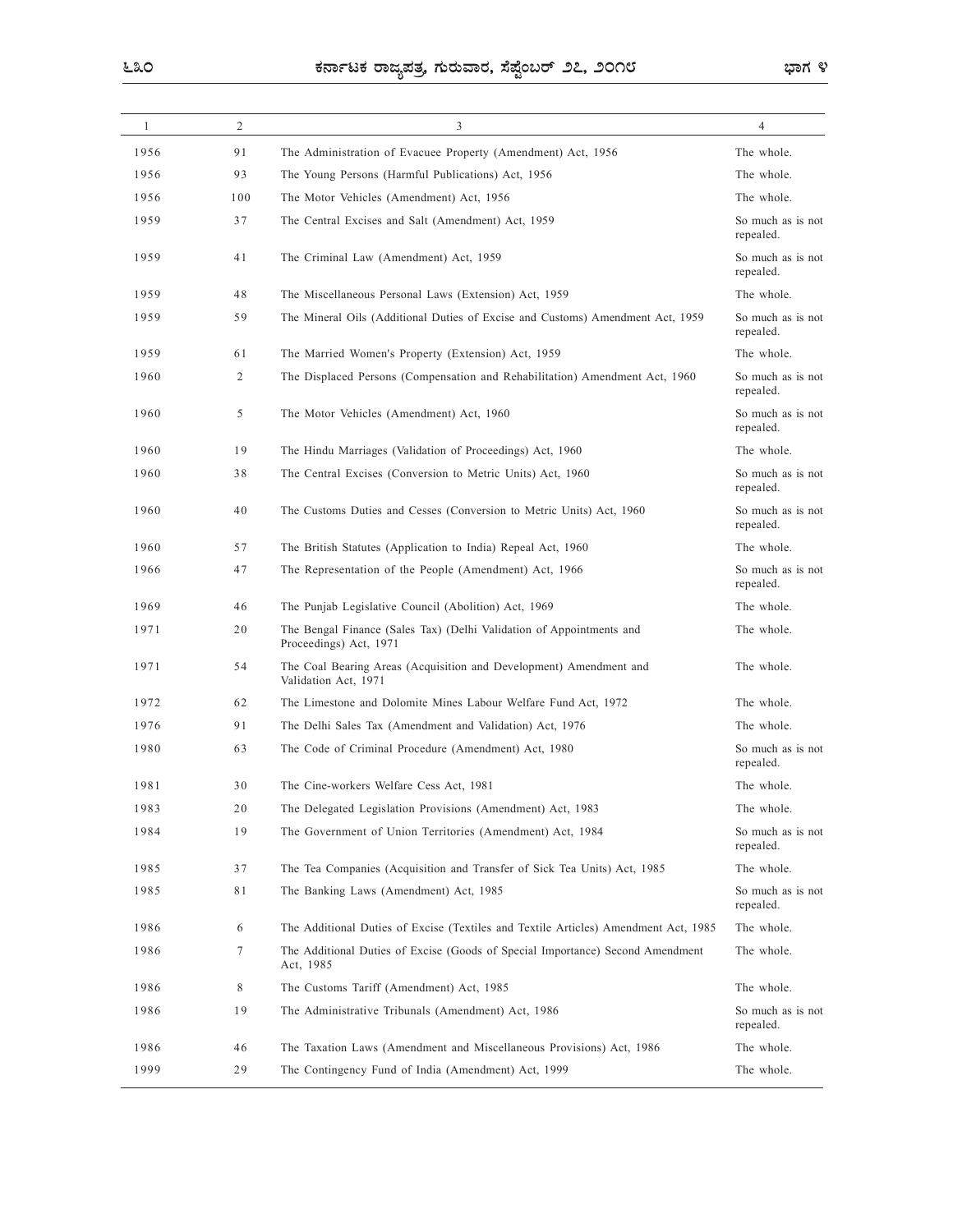| -1<br>1999<br>1999<br>1999<br>2000<br>2000 | 2<br>31<br>32 | 3                                                                                                                                     |                          |
|--------------------------------------------|---------------|---------------------------------------------------------------------------------------------------------------------------------------|--------------------------|
|                                            |               |                                                                                                                                       | $\overline{4}$           |
|                                            |               | The Securities Laws (Amendment) Act, 1999                                                                                             | The whole.               |
|                                            |               | The Securities Laws (Second Amendment) Act, 1999                                                                                      | The whole.               |
|                                            | 45            | The Vice-President's Pension (Amendment) Act, 1999                                                                                    | The whole.               |
|                                            | 14            | The President's Emoluments and Pension (Amendment) Act, 2000                                                                          | The whole.               |
|                                            | 49            | The Protection of Human Rights (Amendment) Act, 2000                                                                                  | The whole.               |
| 2001                                       | 12            | The Colonial Prisoners Removal (Repeal) Act, 2001                                                                                     | The whole.               |
| 2001                                       | 19            | The Industrial Disputes (Banking Companies) Decision (Repeal) Act, 2001                                                               | The whole.<br>The whole. |
| 2001<br>2001                               | 22<br>24      | The Judicial Administration Laws (Repeal) Act, 2001<br>The Indian Railway Companies (Repeal) Act, 2001                                | The whole.               |
| 2001                                       | 25            | The Railway Companies (Substitution of Parties in Civil Proceedings) Repeal Act, 2001                                                 | The whole.               |
| 2001                                       | 26            | The Hyderabad Export Duties (Validation) Repeal Act, 2001                                                                             | The whole.               |
| 2001                                       | 50            | The Code of Criminal Procedure (Amendment) Act, 2001                                                                                  | The whole.               |
| 2002                                       | 21            | The St. John Ambulance Association (India) Transfer of Funds (Repeal) Act, 2002                                                       | The whole.               |
| 2002                                       | 22            | The Code of Civil Procedure (Amendment) Act, 2002                                                                                     | The whole.               |
| 2002                                       | 23            | The Vice-President's Pension (Amendment) Act, 2002                                                                                    | The whole.               |
| 2002                                       | 28            | The National Institute of Pharmaceutical Education and Research (Amendment) Act, 2002                                                 | The whole.               |
| 2002                                       | 59            | The Securities and Exchange Board of India (Amendment) Act, 2002                                                                      | The whole.               |
| 2002                                       | 68            | The North-Eastern Council (Amendment) Act, 2002                                                                                       | The whole.               |
| 2003                                       | 25            | The Customs Tariff (Amendment) Act, 2003                                                                                              | The whole.               |
| 2003                                       | 31            | The Prevention of Insults to National Honour (Amendment) Act, 2003                                                                    | The whole.               |
| 2004                                       | $\tau$        | The Uttar Pradesh Reorganisation (Amendment) Act, 2003                                                                                | The whole.               |
| 2004                                       | 28            | The Special Tribunals (Supplementary Provisions) Repeal Act, 2004                                                                     | The whole.               |
| 2004                                       | 29            | The Unlawful Activities (Prevention) Amendment Act, 2004                                                                              | The whole.               |
| 2005                                       | -1            | The Securities Laws (Amendment) Act, 2004                                                                                             | The whole.               |
| 2005                                       | 5             | The Central Excise Tariff (Amendment) Act, 2004                                                                                       | The whole.               |
| 2005                                       | 31            | The Hire-purchase (Repeal) Act, 2005                                                                                                  | The whole.               |
| 2005                                       | 51            | The Prevention of Insults to National Honour (Amendment) Act, 2005                                                                    | The whole.               |
| 2006                                       | 10            | The Khadi and Village Industries Commission (Amendment) Act, 2006                                                                     | The whole.               |
| 2006                                       | 20            | The Delhi Special Police Establishment (Amendment) Act, 2006                                                                          | The whole.               |
| 2006                                       | 30            | The Union Duties of Excise (Electricity) Distribution Repeal Act, 2006                                                                | The whole.               |
| 2006                                       | 43            | The Protection of Human Rights (Amendment) Act, 2006                                                                                  | The whole.               |
| 2006                                       | 51            | The Jallianwala Bagh National Memorial (Amendment) Act, 2006                                                                          | The whole.               |
| 2007                                       | -1            | The Administrative Tribunals (Amendment) Act, 2007                                                                                    | The whole.               |
| 2007                                       | 16            | The Taxation Laws (Amendment) Act, 2007                                                                                               | Sections 9 to 11.        |
| 2007                                       | 19            | The National Institute of Pharmaceutical Education and Research (Amendment) Act, 2007                                                 | The whole.               |
| 2007                                       | 27            | The Securities Contracts (Regulation) Amendment Act, 2007                                                                             | The whole.               |
| 2008                                       | 28            | The President's Emoluments and Pension (Amendment) Act, 2008                                                                          | The whole.               |
| 2008                                       | 29            | The Vice-President's Pension (Amendment) Act, 2008                                                                                    | The whole.               |
| 2008<br>2009                               | 35<br>-1      | The Unlawful Activities (Prevention) Amendment Act, 2008<br>The Governors (Emoluments, Allowances and Privileges) Amendment Act, 2008 | The whole.<br>The whole. |